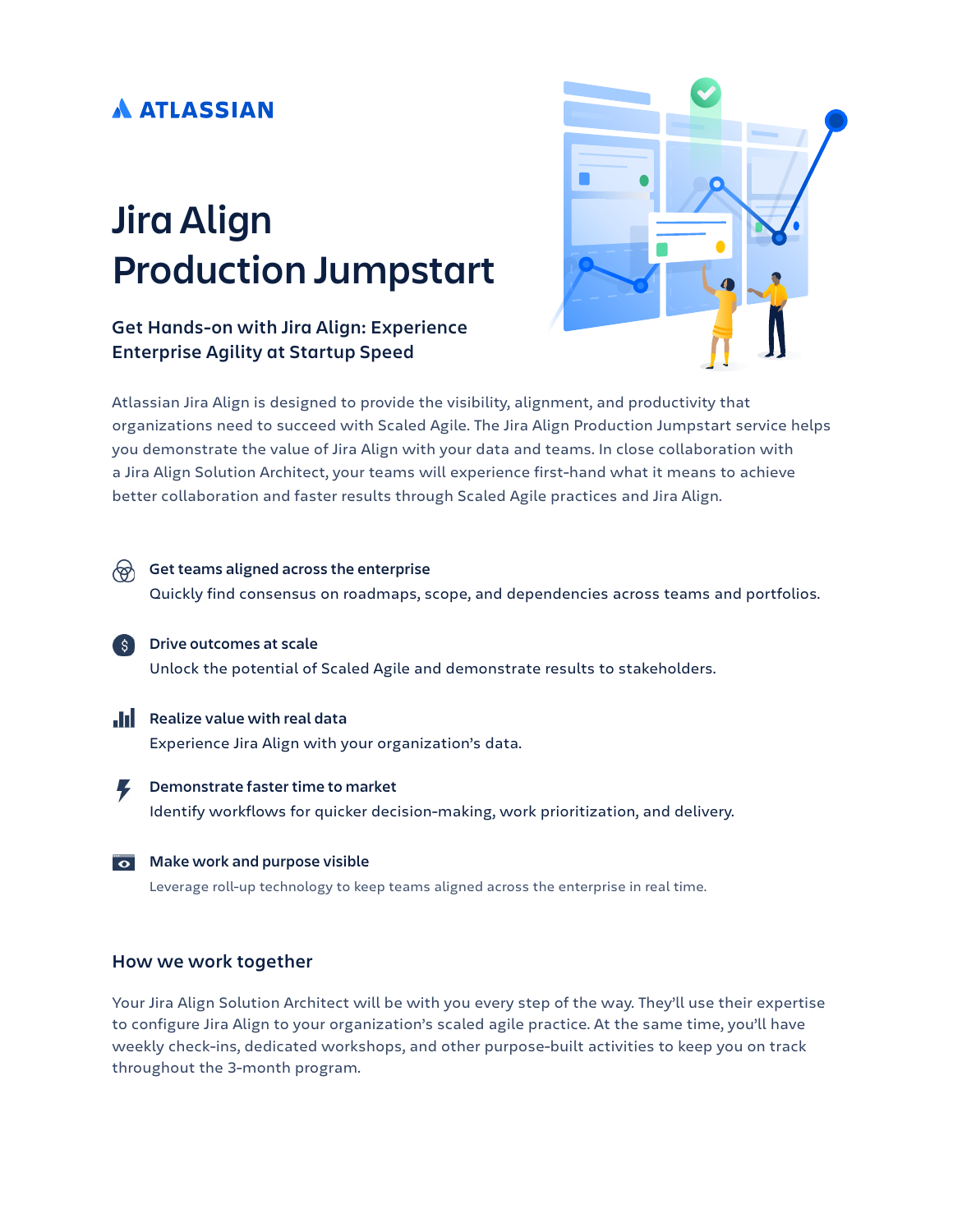| <b>KEY ACTIVITY</b> |                                                                    | <b>WHAT WE DO</b>                                                                                                                                                                                                                                                                                                                                  |
|---------------------|--------------------------------------------------------------------|----------------------------------------------------------------------------------------------------------------------------------------------------------------------------------------------------------------------------------------------------------------------------------------------------------------------------------------------------|
|                     | <b>Discovery and</b><br>Planning                                   | Face-to-face discussions to align on the program goals, define roles and<br>responsibilities, identify participating programs and associated teams, plan<br>schedules, and define platform terminology, and discover other configurations<br>necessary to implement the platform.                                                                  |
|                     | Jira Integration                                                   | Connect Jira Software to Jira Align with security and gateway stakeholders.                                                                                                                                                                                                                                                                        |
|                     | <b>Jira Mapping and</b><br><b>Optimization for</b><br><b>Scale</b> | Map everything you need to drive scale between Jira Software and Jira Align<br>including teams, tasks, stories, epics, users, status, and more. Jointly review your<br>current Jira environment, identify best practices for scale, and educate users on how<br>to optimize execution for full transparency and alignment across the organization. |
|                     | <b>Capture Backlog</b>                                             | Create themes and epics. Parent features to epics. Use the Jira Align backlog. Adjust<br>object type forms, ensure appropriate fields are visible. Associate any known risks,<br>objectives, or dependencies.                                                                                                                                      |
|                     | <b>Prioritize Backlog</b>                                          | Estimate and prioritize the backlog. Plan capacity and leverage program kanban to<br>manage workflow.                                                                                                                                                                                                                                              |
|                     | <b>Train Pilot</b><br><b>End-Users</b>                             | Role based end-user training on the intended workflows and use cases in Jira Align.                                                                                                                                                                                                                                                                |
|                     | <b>Prep for Quarterly</b><br>Planning                              | Load the program increments with epics, features, and stories. Use the Program<br>Room to monitor work in process and plan for the upcoming program increment.<br>Use the Backlog Column View for capacity planning.                                                                                                                               |
| æ                   | Quarterly<br>Planning                                              | Platform demonstration of views such as: Roadmap, Program Board, Risks,<br>Objectives, Dependencies, and Program Room.                                                                                                                                                                                                                             |
|                     | <b>Scrum of Scrums</b><br>and PO Sync                              | Demonstration of the Program Room and widgets to track progress using the<br>Program Increment Progress Report. Program scrum of scrum meetings,<br>impediments, dependency trends, and team capacity load. Adjust roadmaps. Manage<br>feature backlog.                                                                                            |
|                     | Ongoing<br>Assessment                                              | Guidance for end-users through weekly office hours. Adjust Jira Align configuration as<br>needed, identify operational gaps, and provide additional training as needed.                                                                                                                                                                            |
| $\Omega$            | <b>Review and Move</b><br><b>Forward Planning</b>                  | Workshop to review Jumpstart Program outcomes and plan for next phase of<br>delivery. Documented readout of the session and a plan for next steps.                                                                                                                                                                                                 |